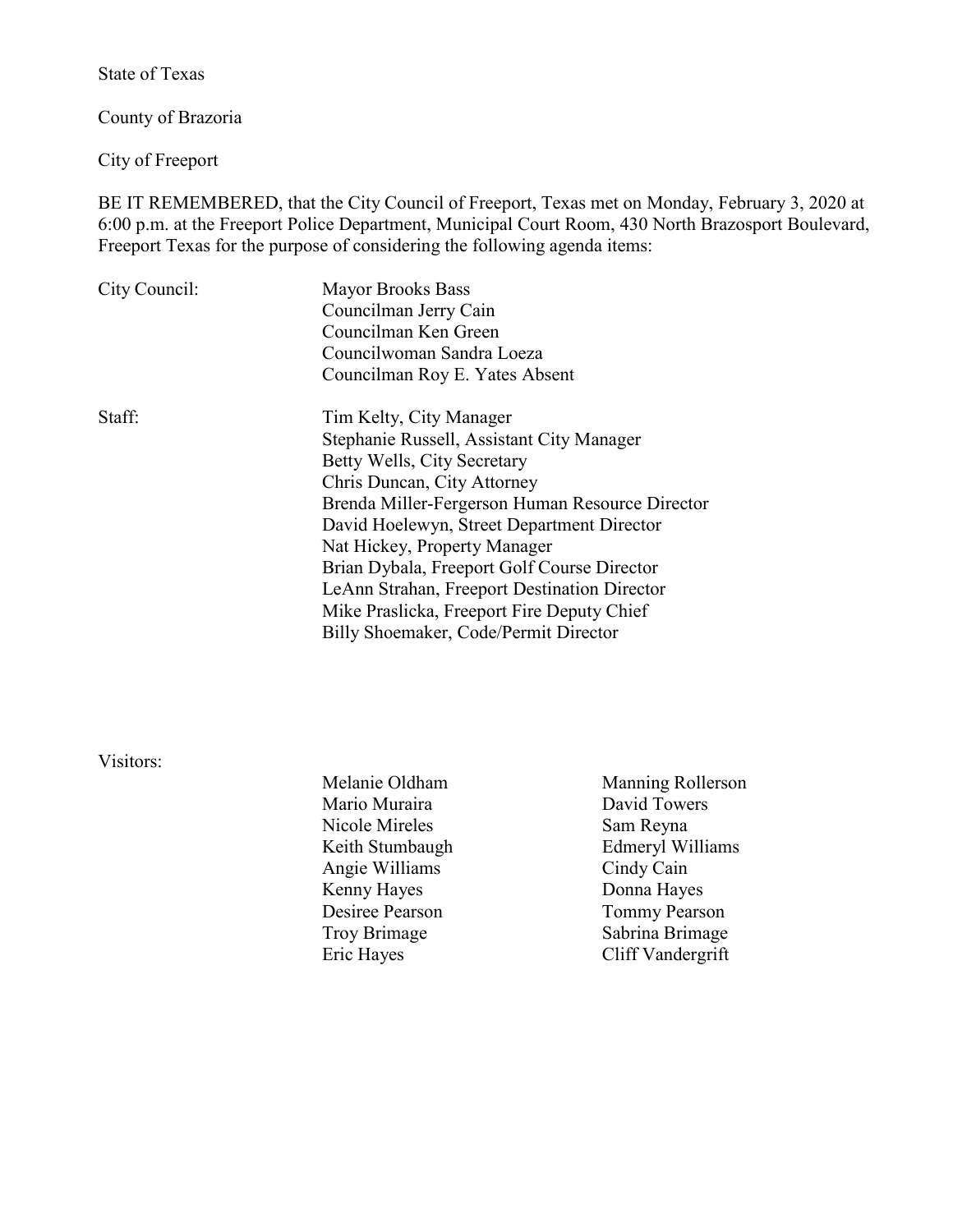### **Call to order.**

Mayor Brooks Bass called the meeting to order at 6:00 p.m.

.

## **PRESENTATIONS/ANNOUNCEMENTS: Announcements by Mayor, City Council and/or Staff**

### Presentation of the Investment Report for the quarter ending December 31, 2019.

Assistant City Manager Stephanie Russell presented to Council the Investment Report for the quarter ending December 31, 2019.

### **Citizen's Comments**

Nicole Mireles spoke to council of her concerns on the PayScale for City Employees. She said that she feels the Matrix PayScale was a good thing for the City Employees. She said that we are losing too many officers for reasons of low pay. She said that she wants council to look back into the Matrix PayScale.

Eric Hayes spoke to council of his concern on his alley at 1507 West Broad and the repairs that are needed. He said that on Mulberry side there is a two-foot-deep hole. He also said that he received a certified letter from the Port Freeport he said that it appears that they are going forward with the eminent domain and the offers are about \$400 less than the original offer.

Melanie Oldham spoke of her concern for the salary for City of Freeport employees. She also said that she feels the City should check into getting a Grant Writer. She addressed her concern of the Port Freeport taking private and City property along with City streets through the Eminent Domain and she hopes that Council stands up for the City.

Manning Rollerson spoke to council about the East End Park. He also stated that on January 30, 2020 a letter was sent out to Mayor Brooks Bass. Mr. Rollerson stated that papers have been filed to save the park. He said that on Cherry Street dump trucks, teenagers, and motorcycles race down this road, someone is going to get hurt.

Ms. Edmeryl Williams said that after the section of her street was paved, the water runs back into her vard on 520 E.6<sup>th</sup> Street. She said this did not happen before. She also said that the City should not be throwing the residents in the East End under the bus. She said that they are citizens, and that their taxes are paid. She said that there are children and teens who do not live int the East End that use the park, she said that it is not a scary place. Mayor Bass said that we will protect the City of Freeport the best that they can.

# **CONSENT AGENDA:**

Consideration and possible action on the approval of City Council meeting minutes from January 21, 2020.

Discuss and consider changing the date of the second meeting in February due to the Presidents Day holiday, to Tuesday, February 18, 2020.

Consideration to approve Resolution No. 2020-2617 to amend TexPool authorized representatives.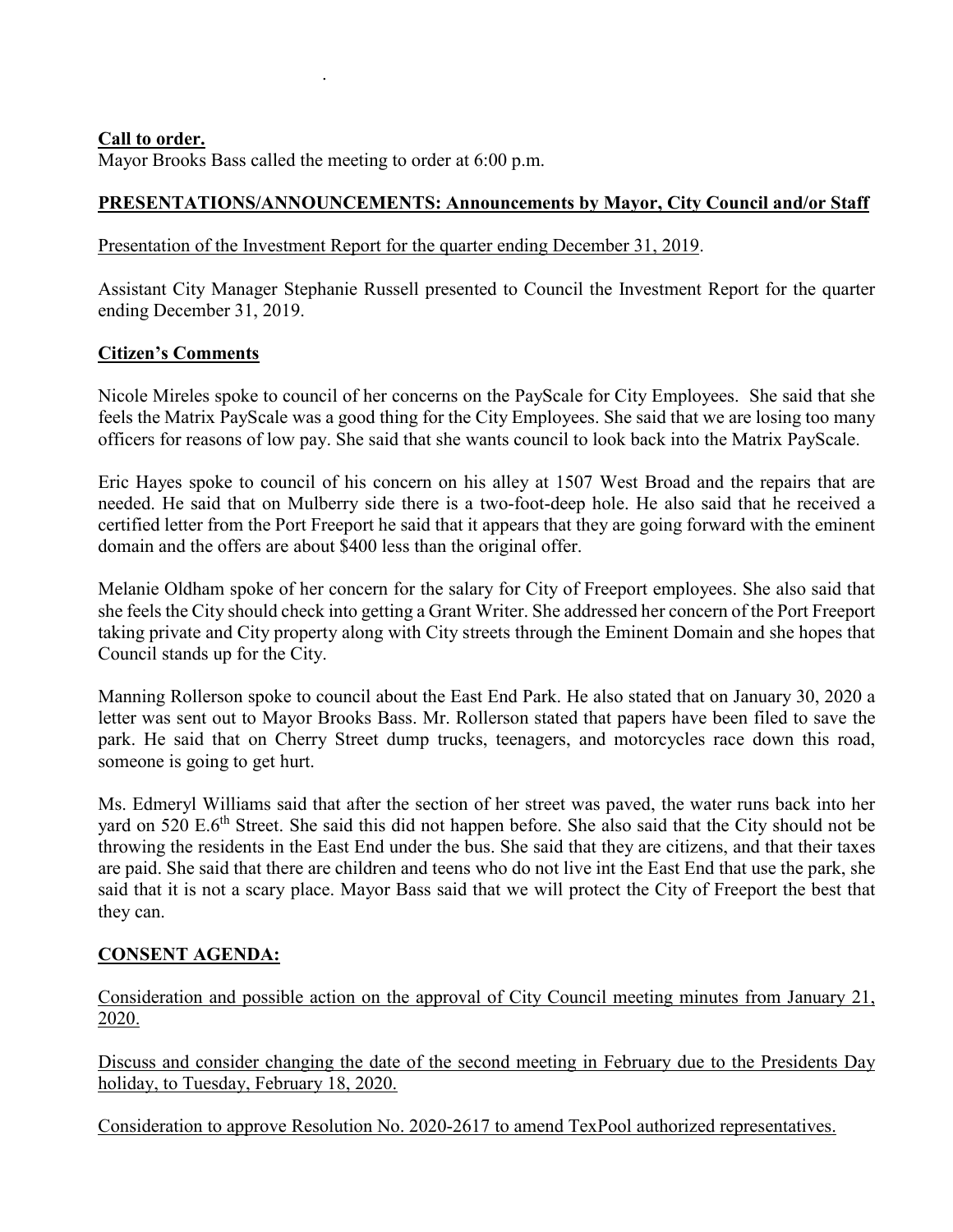On a motion by Councilwoman Loeza, seconded by Councilman Cain, with all present voting "Aye", Council unanimously approved the Consent Agenda.

# **REGULAR SESSION**

Consideration and possible action approving Ordinance No. 2020-2596 amending Freeport Code of Ordinance regarding the boundaries and times for School Zones affecting Traffic

City Manager Tim Kelty presented to council the proposed Ordinance No. 2020-2596 to amend the Freeport Code of Ordinance for the boundaries and times for school zones. He said that this was reviewed by BISD, Freeport Police Department and the BISD Police Department. With this amendment to the ordinance it establishes a uniform speed limit of 20MPH during specific hours for each school, including Brazosport High School, Freeport Elementary, Velasco Elementary and Freeport Intermediate School.

On a motion by Councilwoman Loeza, seconded by Councilman Green, with all present voting "Aye", Council unanimously approved Ordinance No. 2020-2596 amending Freeport Code of Ordinance regarding the boundaries and times for School Zones affecting Traffic

#### Consideration and possible action on Resolution No.2020-2618 amending the master fee schedule.

LeAnn Strahan, Freeport Destination Director, presented to council the proposed Resolution No. 2020- 2618 to amend the Master Fee Schedule to add applicable fees for the Freeport Recreation Center. This will add admission fees for residential/non-residential membership fees, pool party rentals, and basketball registration. Along with the clarification of ages, military discounts, and non-resident surcharges.

On a motion by Councilman Cain, seconded by Councilwoman Loeza, with all present voting "Aye", Council unanimously approved Resolution No.2020-2618 amending the master fee schedule.

#### Consideration of Resolution No. 2020-2619 appointing qualified person(s) to Board of Adjustments.

City Manager Tim Kelty presented to council Resolution No. 2020-2619 appointing qualified person(s) to the Board of Adjustments. Mayor Bass said that this has traditionally been an annual meeting, but that this a very important board. It is the board of last resort. He said that when someone applies for a variance it goes to this board, and they decide whether to grant it or not and it requires seventy five percent of the board be in attendance. Mr. Kelty said that there are four individuals that have expressed interest in serving on this board, Mario Muraira, Carlos Varela, Keith Stumbaugh, and Dean Knox. The board has four seats that are currently occupied. The board is made of five regular members and two alternates. The board is short one regular member, and two alternates at this time.

On a motion by Councilman Green and seconded by Councilman Cain with all present and voting "Aye", council unanimously appointed Keith Stumbaugh as the Regular on the Board of Adjustments to fill out the vacant term.

On a motion by Councilman Green and seconded by Councilwoman Loeza, with all present and voting "Aye" council unanimously appointed Mario Muraira, and Carlos Varela as alternates on the Board of Adjustments to fill out those remaining vacant terms.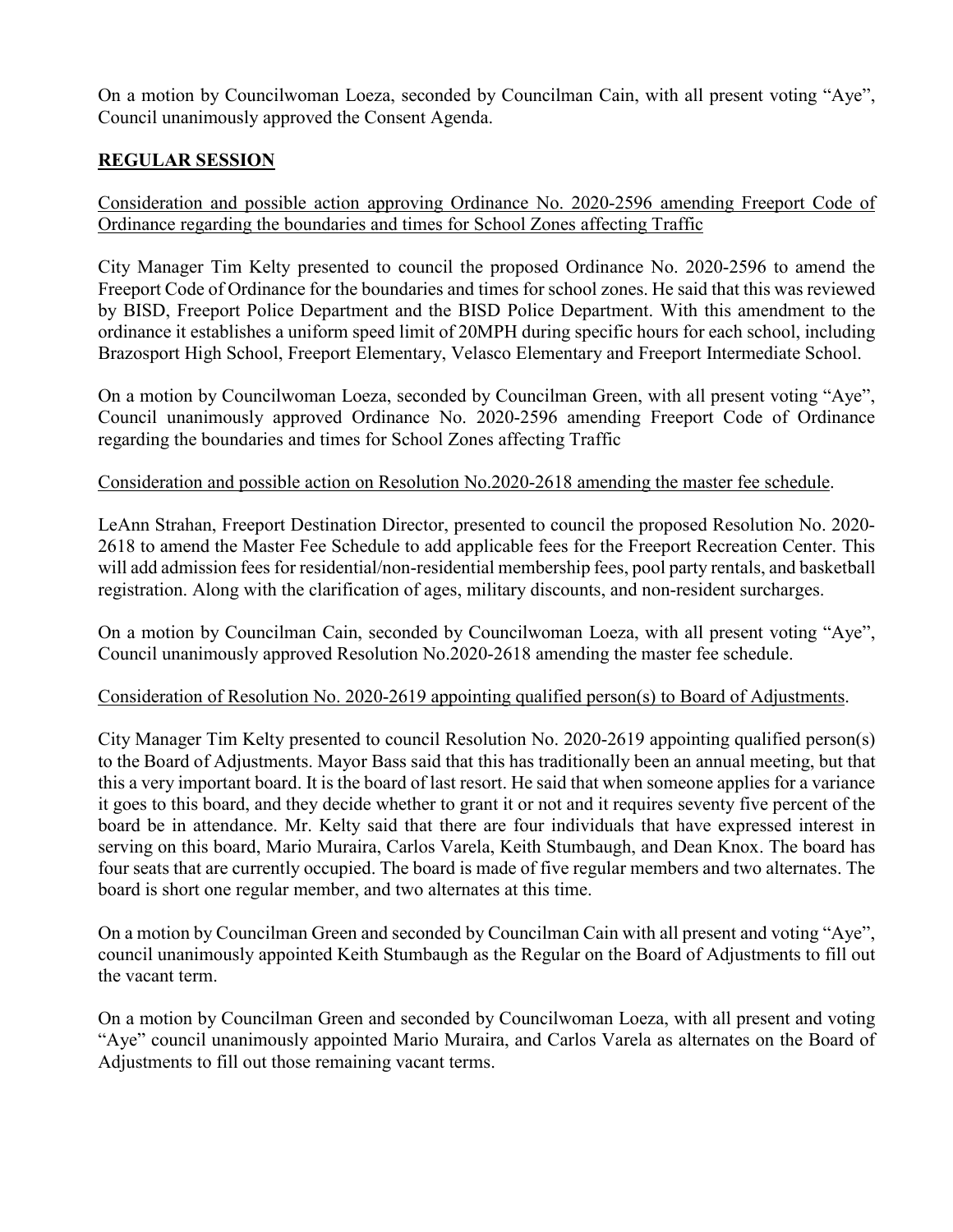## Discussion and direction for City Hall renovations

City Manager Tim Kelty said last year there was discussion regarding moving Council Chambers and Municipal Court to City Hall. In addition to those improvements, there is also a need for public rest rooms on the first floor and more and better secured office space on the first floor for Human resources and Assistant City Manager

Mr. Kelty said, there is \$66,000 that was included in this year's budget for a preliminary architectural service for the O.A. Fleming building that was being considered at the time the budget was adopted that could be used. Mr. Kelty said with this renovation, it would free up needed additional space at the Police Department as well. He asked for authorization to move forward with that planning and asked if there was anything else Council wanted to include

Mayor Bass asked Mr. Kelty to come back on next council meeting with a punch list with things that need to be done. Nicole Mireles asked if the O.A. Fleming building is no longer an option. Desiree Pearson asked if there has been testing for mold in City Hall. Mayor Brooks Bass said that this will be one of the things that will be discussed.

## **WORK SESSION:**

Mayor Bass spoke about the election coming up in May, he said that Ken Green has filed for Ward A, and Sandra Loeza for Ward C. Mayor Bass said that he and City Manager Tim Kelty met with BISD and had a lengthy meeting about the O.A. Fleming building. Mayor Bass said that he knows what he wants, and that is land to build houses on. He said that he is not inclined to be in a three-way deal with the Port of Freeport and the school district. He would rather have a two-way deal and just deal with the school district. He said that the ball fields are owned by the City, these are under a fifty-year lease with the school district. He feels that Mr. Massey superintendent wants to discuss this and get this resolved. We need to get this resolved in a way that will be beneficial to both entities. Mayor Bass said that we are working on it. Mayor Bass asked that Betty Wells, City Secretary work with Tim Kelty, City Manager to get a called meeting with proper notice for every Boards and Commissions that we have in the City of Freeport.

Councilman Green said that he, the City Manager, and David Hoelewyn the Street Department Director had a chance to ride around Ward A. He said that there has been some major development on roadways. He said that there is improvement that will happen this year.

Councilman Cain said that he sees a lot of spots on the roads where the water cannot make it to the drain. He asked if there is something that can be done to take care of where the water stands along the curb. Street Department Director David Hoelewyn said that they are making the repairs that can be made, Councilman Cain said that he has seen production on the roads that were torn up, and he said that this is good to see.

Councilwoman Loeza said that she was on 5<sup>th</sup> and Dixie, it looks like there has been trash dumped in the cul-de-sac. She also said that there are two vehicles that look like they are not working, and if there is anything can be done to get these moved. She asked if there is an ordinance on having windows boarded up. She asked about the street signs, if they are broken can the City replace them. She asked about a large utility pole that is in a ditch on Ave H, Billy Shoemaker said that he will go by and see if the pole belongs to Centerpoint.